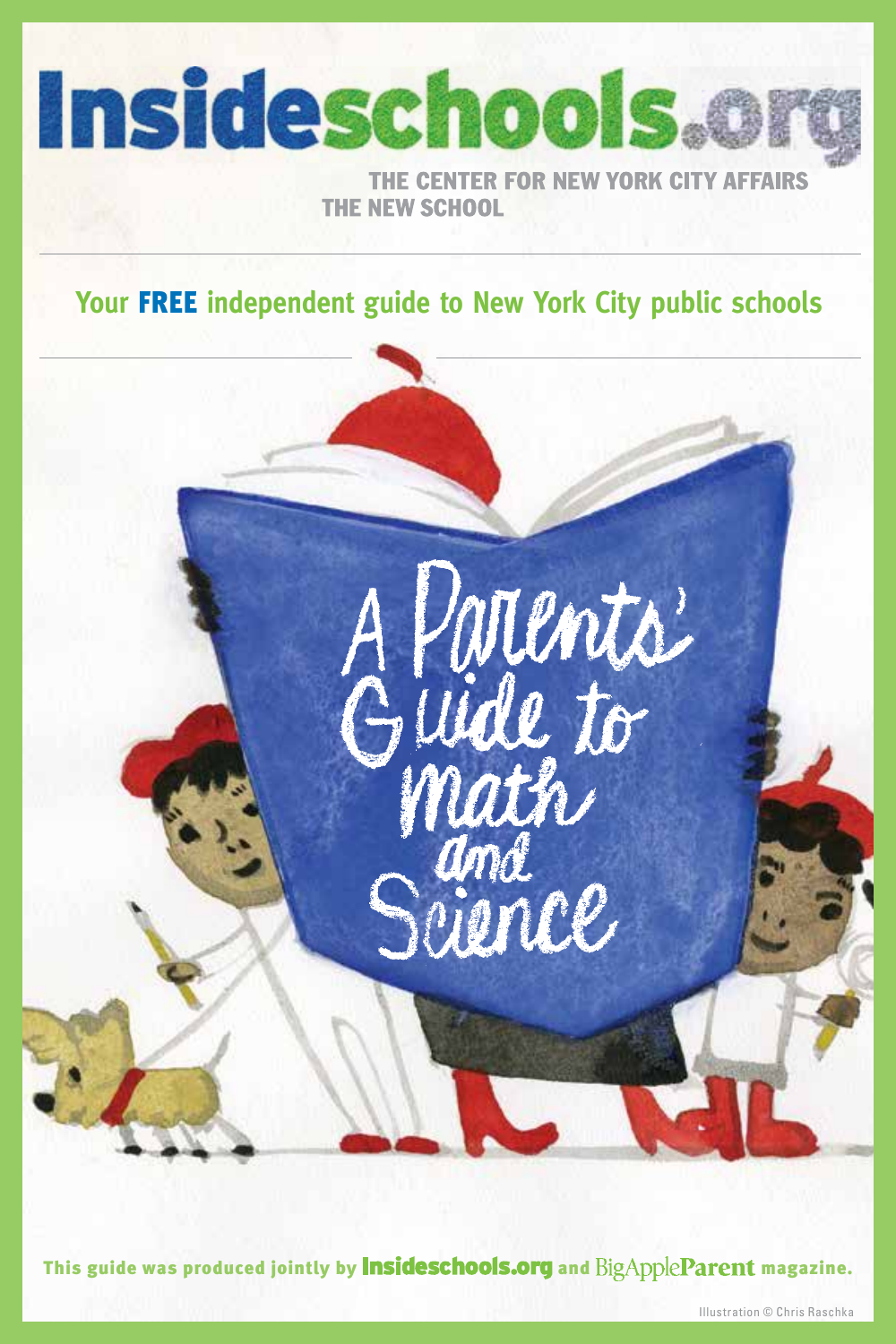#### **PARENTS' GUIDE TO MATH & SCIENCE | PART 1**

**Confused by your child's math homework? Worried that it's too hard—or too easy? How about science (or is science an afterthought in her school)? Remember, there's more to these subjects than what appears in a textbook. You might be surprised by how much you can pick up from clues in your kids' classrooms.** 

By Clara Hemphill and Lydie Raschka, Insideschools.org

This guide will help you find out whether your children are getting the math and science instruction they need in prekindergarten through fifth grade and will help you do something about it if they aren't. It will explain what the new Common Core State Standards mean for your child.

No school is perfect, but if you understand the strengths and weaknesses of your child's school you can help fill in the gaps—even if you don't know much math and science yourself. You can learn a great deal by looking around your child's classroom.

### **For all grade levels**

Whatever your child's grade level, look for fun-to-read books about math and science, as well as fish

tanks, animals such as gerbils, live plants and tools including magnifying glasses, magnets, or electrical circuits.



Real science investigations can spark curiosity and make kids want to do more.

Check the daily schedule, which is usually posted in the classroom. Children should be working on math at least 1 hour a day. Science lessons should be part of a regular school day, not only a special class once a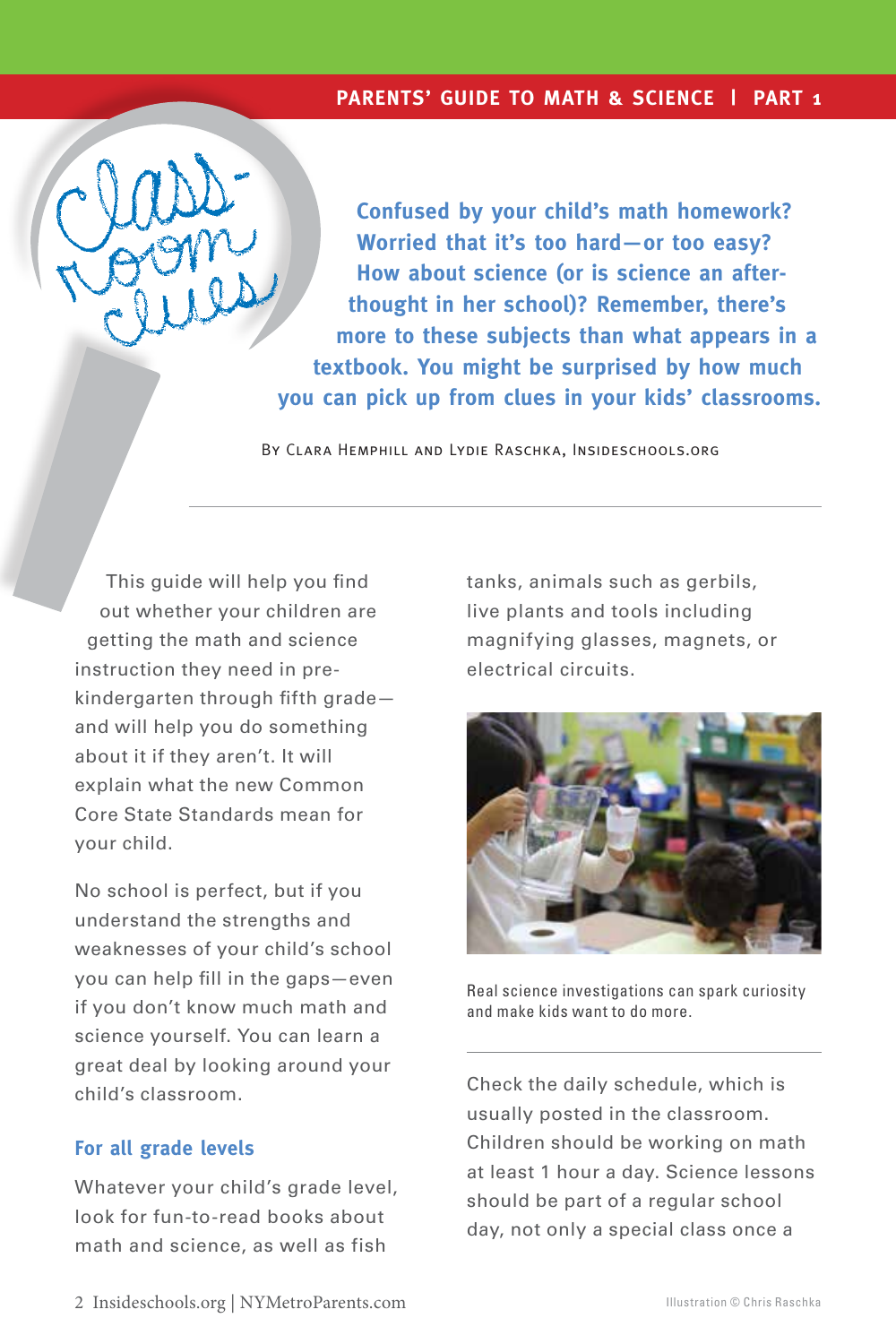week. If you see an egg incubator (so children can watch chicks hatch and grow) or caterpillars (which will grow into butterflies), that's a good clue that science lessons are part of the daily routine.

The best schools find ways to weave science together with math, reading, social studies, and even art. Children may work for long periods on units about birds, or bridges, or Central Park. Look for evidence of these explorations in the classroom. At PS 321 in Park Slope, Brooklyn, for example, kindergartners study trees. They post tree graphs, leaf rubbings, and diagrams based on their frequent trips to the park to observe changes over the course of the year.

Of course you want to see children's artwork and essays on the walls, but you should see examples of math and science as well. At PS 221 in Douglaston, Queens, a bulletin board had fourth-graders' own questions about science: "How do snails breathe?" and "How does dust form?" and "What started the Black Death?" Science exploration that starts with children's own questions is more likely to prompt them to ask more.

Most of the science experts we interviewed said it's more important to spark children's curiosity than to develop a particular body of knowledge in the elementary school years. Whether your child is studying the solar system or rocks

and minerals, it's important that he is excited and engaged in his work. Learning lots of facts can wait.



"Too much rote learning may well kill interest," said Richard Seager, a climate scientist at Columbia University and parent of two children who attended PS 75 on the Upper West Side. "I would think that the best that can be done is to instill a sense of wonder and interest in the natural world in the kids, that they may be motivated to pursue it more in the future."

Math is a little different. It's important for math to be exciting and fun, but children also need specific skills. A look around the classroom will also help you tell if these skills are being taught.

#### **Pre-kindergarten and kindergarten**

Look for blocks and puzzles. Research shows that developing good spatial skills by learning how to put together different shapes is as important as learning to count.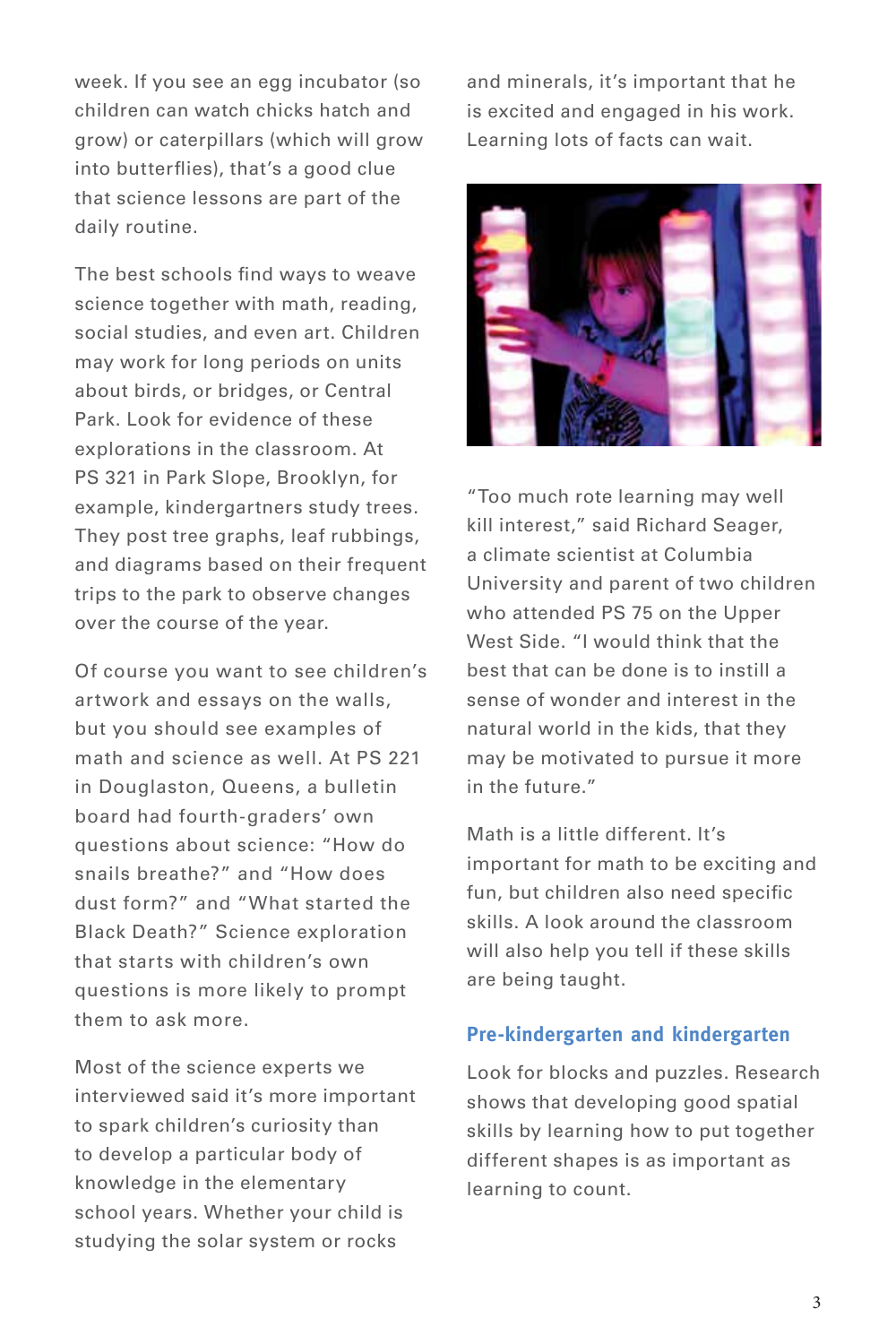Look for small objects (such as buttons, plastic animals, or Legos) that children can touch, count, and sort. Even before children learn to write numerals, they need to get a sense of what numbers are. Counting objects builds an intuitive "small," "tall," and "short." By the end of kindergarten they should be able to count to 100; write numbers from 1-20; and know words such as "above," "below," "flat" and "solid," according to the Common Core State Standards.



A textbook alone isn't enough. Look for plants and animals in the classroom.



Cooking ingredients and other kitchenware are evidence of science exploration.

feel for math that teachers call "number sense." Young children with good number sense quickly figure out amounts— who has more strawberries, for instance, or which pile of M&Ms is larger. This is an important foundation for advanced math skills later on.

> In pre-kindergarten, children should learn to count to 20; identify shapes such as circles and triangles; and know relative words including "big,"

# **First and second grades**

In first and second grades, children should be learning to add and subtract. They need to understand the value of coins, learn how to tell time, and know how to measure distances.

Look for a math area with things such as dice, play money, dominoes, and number lines. Also look for counting frames, clocks, pattern blocks, and rulers. Well-equipped classrooms also have "manipulatives"— little plastic cubes kids can snap together to learn to add and subtract.

Look for bundles of sticks used to represent "tens" and little cubes

4 Insideschools.org | NYMetroParents.com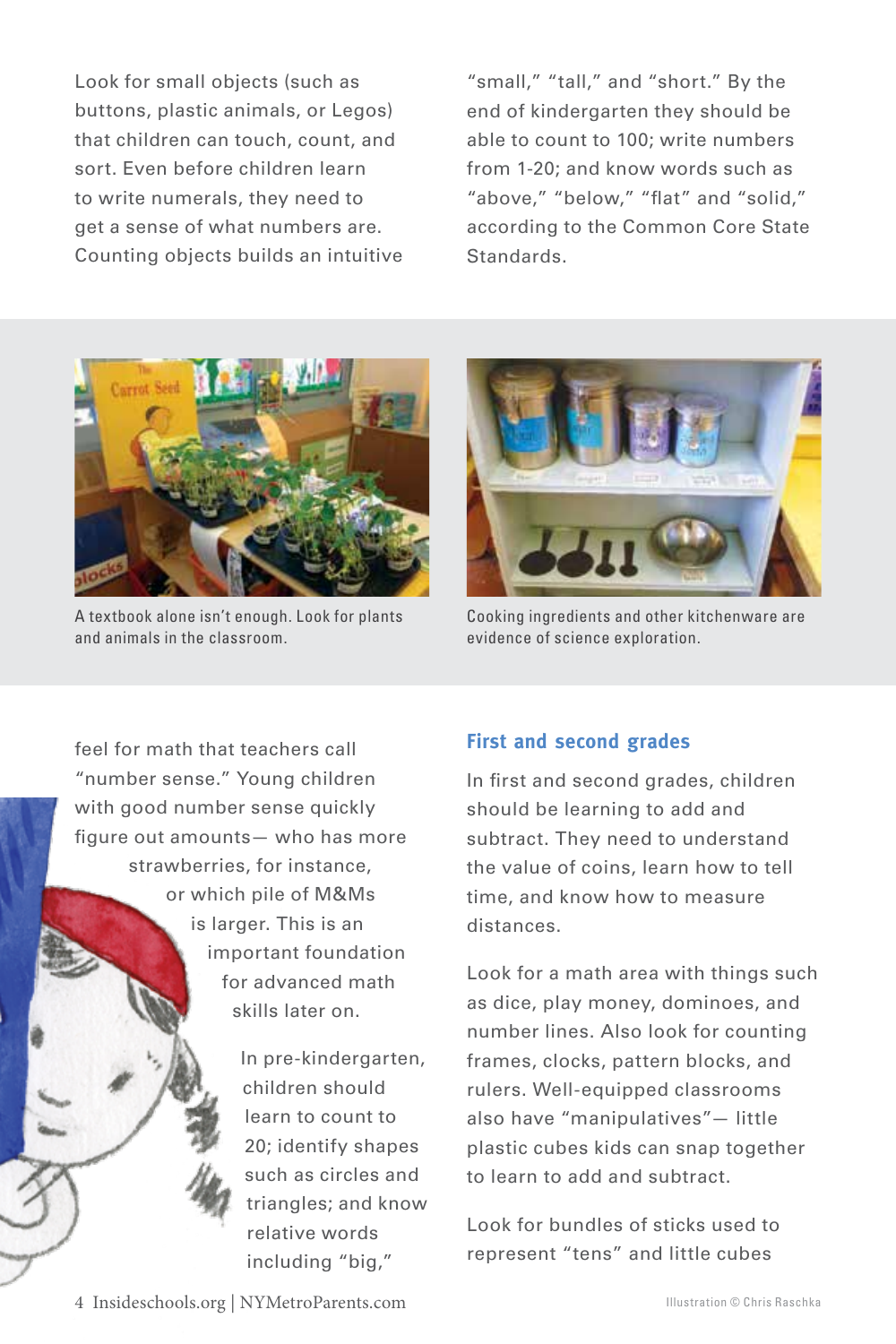used to represent "ones" to help young students learn place value. Such tools help children understand the concepts underlying arithmetic, not just the rules for addition and subtraction. Classrooms often have a shelf with puzzles and games such as Sorry or Connect Four, which are

#### **Third grade**

In third grade, children learn multiplication and division. They need quick recall of math facts, so some drill is necessary. Look for worksheets, flashcards, and workbooks so children can practice



Small counters, puzzles, and blocks help kids make sense of how math works.

fun ways for children to reinforce arithmetic skills, especially when they are indoors a lot during a long winter.

Children are learning to talk about math and read word problems at this age, so look for lists of math words posted on the wall to help them remember words such as "sum" and "difference."

According to the Common Core State Standards, by the end of first grade, children should be able to add and subtract numbers up to 20; by the end of second grade, they should be able to add and subtract large numbers.



Look for a variety of science tools on classroom shelves, not hidden away in boxes. Photos courtesy of Insideschools.org

basic math facts until they become automatic.

Children also need to understand what multiplication and division really mean. For that, teachers may ask children to color rows of squares on graph paper, or to cut strips of paper a certain width and length.

Third-graders should learn how to calculate the area and perimeter of a rectangle. Sometimes classrooms have square plastic tiles that children can assemble into rectangles so they can see concretely what "area" and "perimeter" mean.

By the end of third grade, children should have memorized the times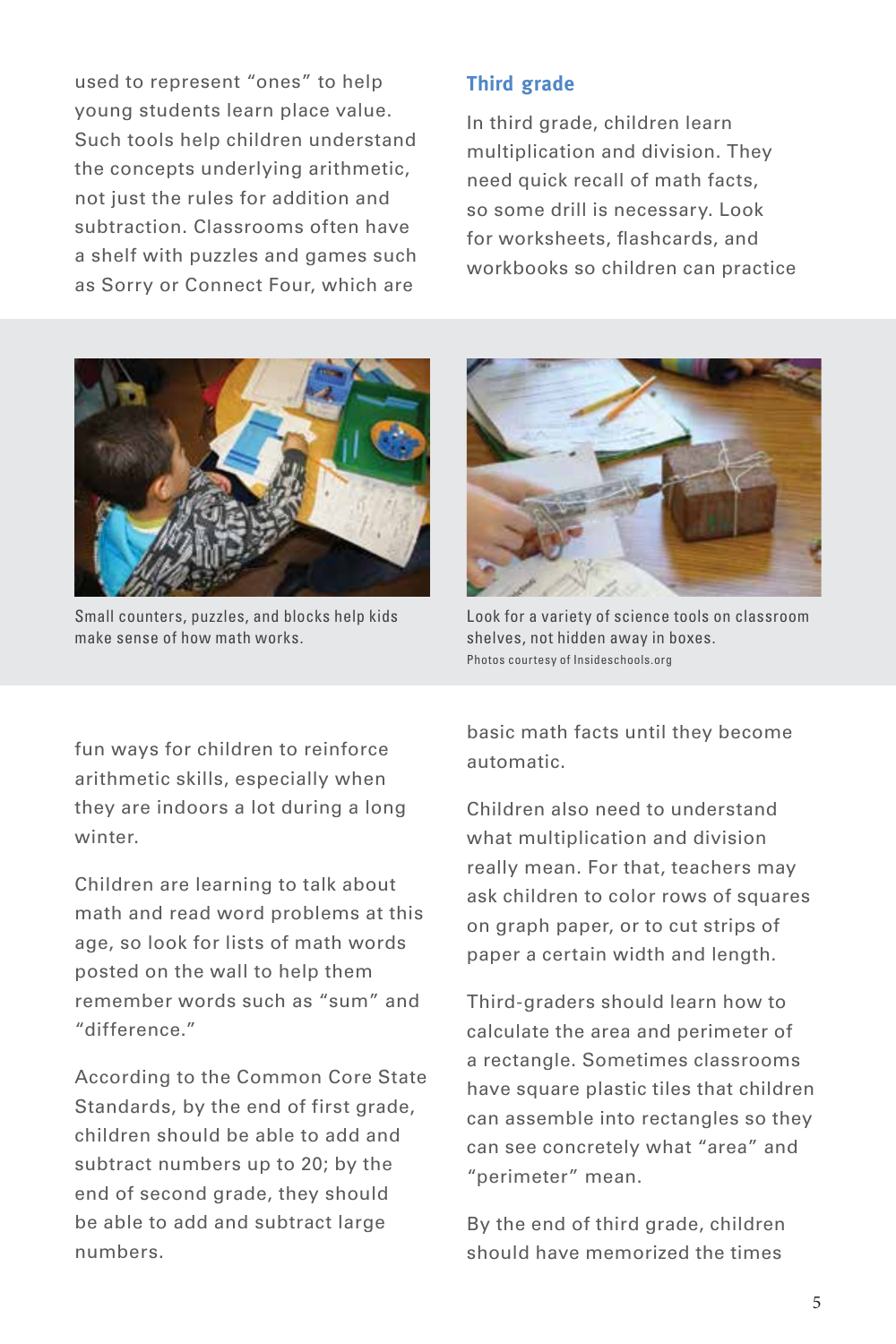tables up to 10 x 10 as well as division facts, according to the Common Core.

#### **Fourth and fifth grades**

Fourth-graders need to be able to multiply and divide large numbers, and by fifth grade children should be able to multiply and divide fractions. You might see posters with drawings of problems such as: How can 8 children share 5 hero sandwiches fairly?

You may see charts showing the work kids have done to solve big word problems that require them to use all of their math skills—addition, subtraction, multiplication, division, and fractions. If children solve problems in different ways, that's a good sign that they understand what they are doing and have not merely mastered a formula.

Research shows children need both a deep understanding of math and the ability to solve arithmetic problems quickly, so look for evidence of both teaching approaches in the classroom. Numbers lined up in neat rows—the way most of today's parents learned arithmetic—show a quick and efficient way to solve problems. Conversely, children's

6 Insideschools.org | NYMetroParents.com

written explanation of their work part of most lessons today—is designed to demonstrate that they get the concepts.

Math textbooks are fine, but good teachers draw on several different math programs or resources (think instructional YouTube videos or sites such as EngageNY.com, which offers an array of activities as well as games for helping students practice key skills of the Common Core State Standards) because not all kids learn in the same way. Some kids look at numerals on paper and understand them right away; others need pictures and objects to make sense of arithmetic. Some prefer worksheets and workbooks. Others need to count, use number lines, or use a computer. It's helpful if there is variety. No one set of math books works for all kids; many of the best schools use elements from a variety of math books.

One of the best things we can do as parents is to be aware, interested, and open. Learning math and science is a process. Keep an eye on these classroom clues and grade-level milestones, and take note of how your child learns best.

- ★ **See a slideshow of what to look for in math and science education in grades K-5—plus find a list of 15 NYC elementary schools with exemplary math and science instruction—at Insideschools.org.**
- ★ **Learn about the year-round programming at the New York Hall of Science at nymetroparents.com/nysci.**
- ★ **Discover what a visit to Manhattan's Museum of Mathematics looks like at nymetroparents.com/momath.**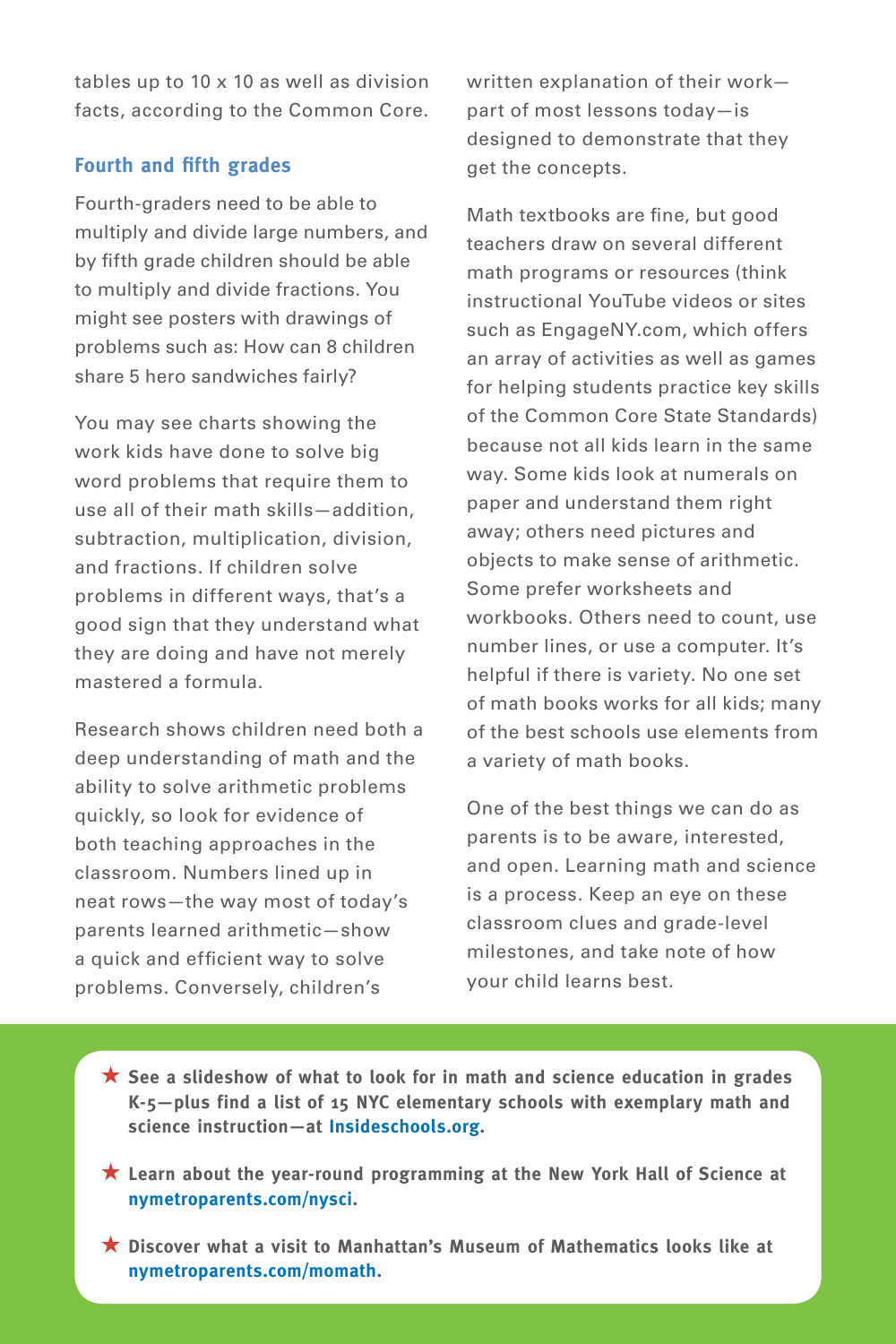### **PARENTS' GUIDE TO MATH & SCIENCE | PART 2**

**Whether you're mystified by math and stymied by science or you're a renowned physicist, determining the strength of your kid's education in these subjects can seem impossible. But asking the right questions—of the teacher and your child—will yield revealing answers.** 



Students at Brooklyn Brownstone in Bedford-Stuyvesant, Brooklyn harvest crops from schoolyard planters.

#### **What to ask the teacher**

Obviously, you want to ask questions as part of friendly curiosity, not grilling the teacher. Remember, you both have your children's best interest at heart. Here are some ideas for questions:

# *How do you challenge the best students and help struggling learners?*

Reaching children of different abilities is one of a teacher's most difficult tasks, particularly when it comes to math. Most teachers know how to find books to match a child's reading level, but they often pitch math lessons to the whole group in order to cover a certain amount of material.

The best schools ensure the brightest children can move ahead of their peers, either by working on more complex problems or by working independently on math websites such as Khan Academy (khanacademy.org). They also ensure struggling kids get the help they need, often in small groups inside or outside the classroom.

Faster learners shouldn't be told to read a book while other children finish their work. They should be working on math during math time. It's okay if a teacher occasionally asks them to double-check their work or to help their peers, but faster learners need a chance to do more advanced work.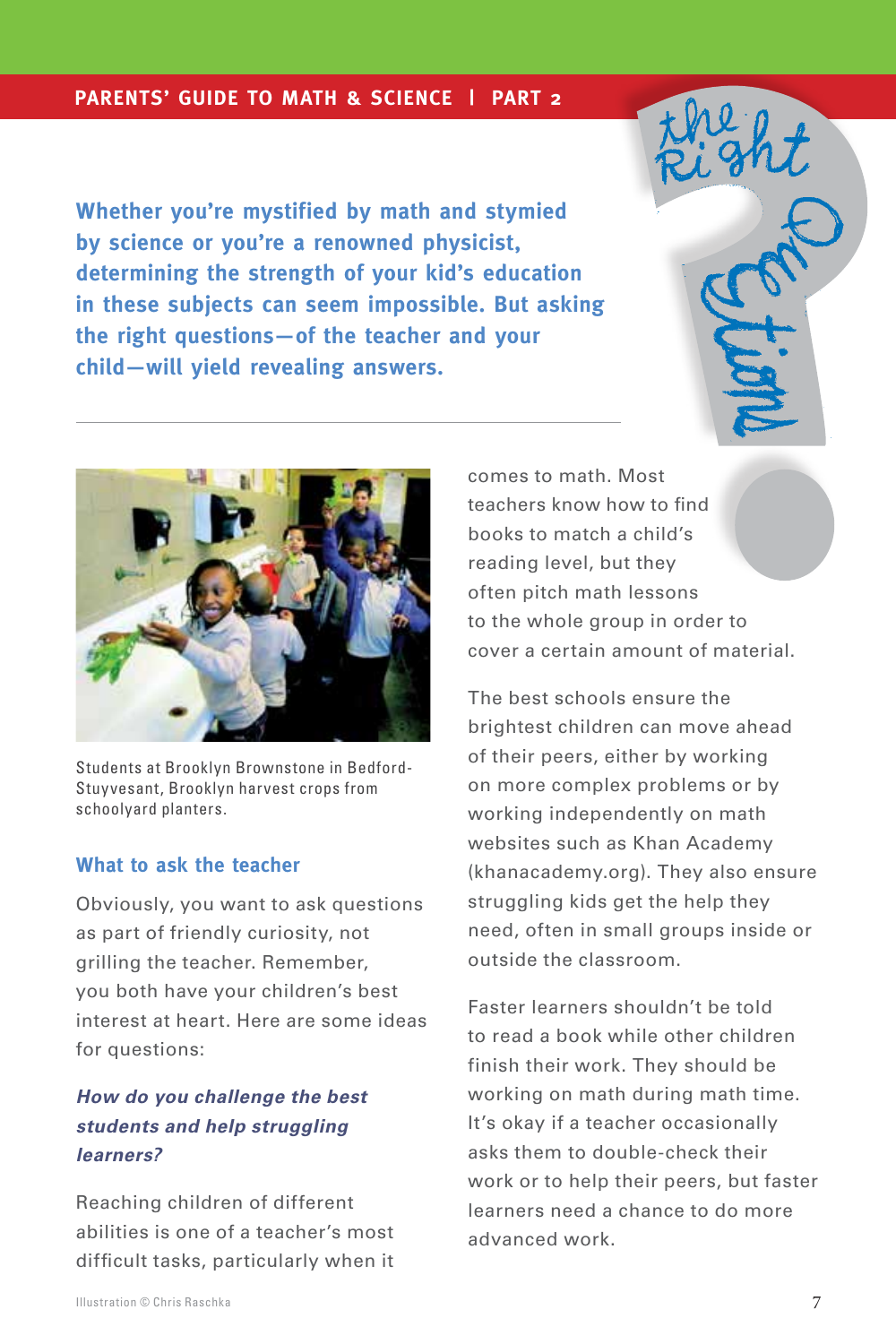At PS 172 in Sunset Park, Brooklyn, we sat in on a fifth-grade math class in which the teacher managed to adapt the same complex problem for different children: If two teachers, shopping together, each buy a pair of shoes at a "buy one, get one for half-price" sale, what's the fairest way to divide the cost? Some children worked on the problem independently or in pairs, others got little hints from the teacher, and still others got step-by-step instructions from the second teacher in the class, who is trained in special education. At the end of the period, all children sat on a rug and discussed how they arrived at the answer.

### *Does the school do anything to encourage girls in math?*

Girls often get discouraged by math early in their school careers. Good schools work to bolster girls' confidence and break down stereotypes about girls not liking math. These schools encourage girls to build with blocks and Legos, join the math or robotics club, and hang out in the computer lab with the technology teacher during lunch. Mentors count: Girls often model their behavior after their female teachers. It's particularly important for female teachers not to say, "I wasn't good at math." Research shows female teachers often unwittingly pass on their own insecurity about math to their female pupils.



At the Museum of Mathematics in Murray Hill, executive director Glen Whitney tests out the Coaster Rollers exhibit, where visitors can propel themselves along a track filled with oddly shaped objects.

# *Do you have any math and science partnerships?*

Some schools hire consultants to train teachers in challenging math curricula such as Math in Focus, based on math programs in Singapore. Many schools have partnerships with colleges or museums.

Children in second through fourth grades learn about preservation of bird habitats as part of an Audubon Society program called "For the Birds!" (learn more at ny.audubon. org/birds-1). Similarly, the Cornell Lab of Ornithology distributes grants to teachers and assists youngsters in high-quality data collection about birds in urban areas (read about its programs at birds.cornell.edu).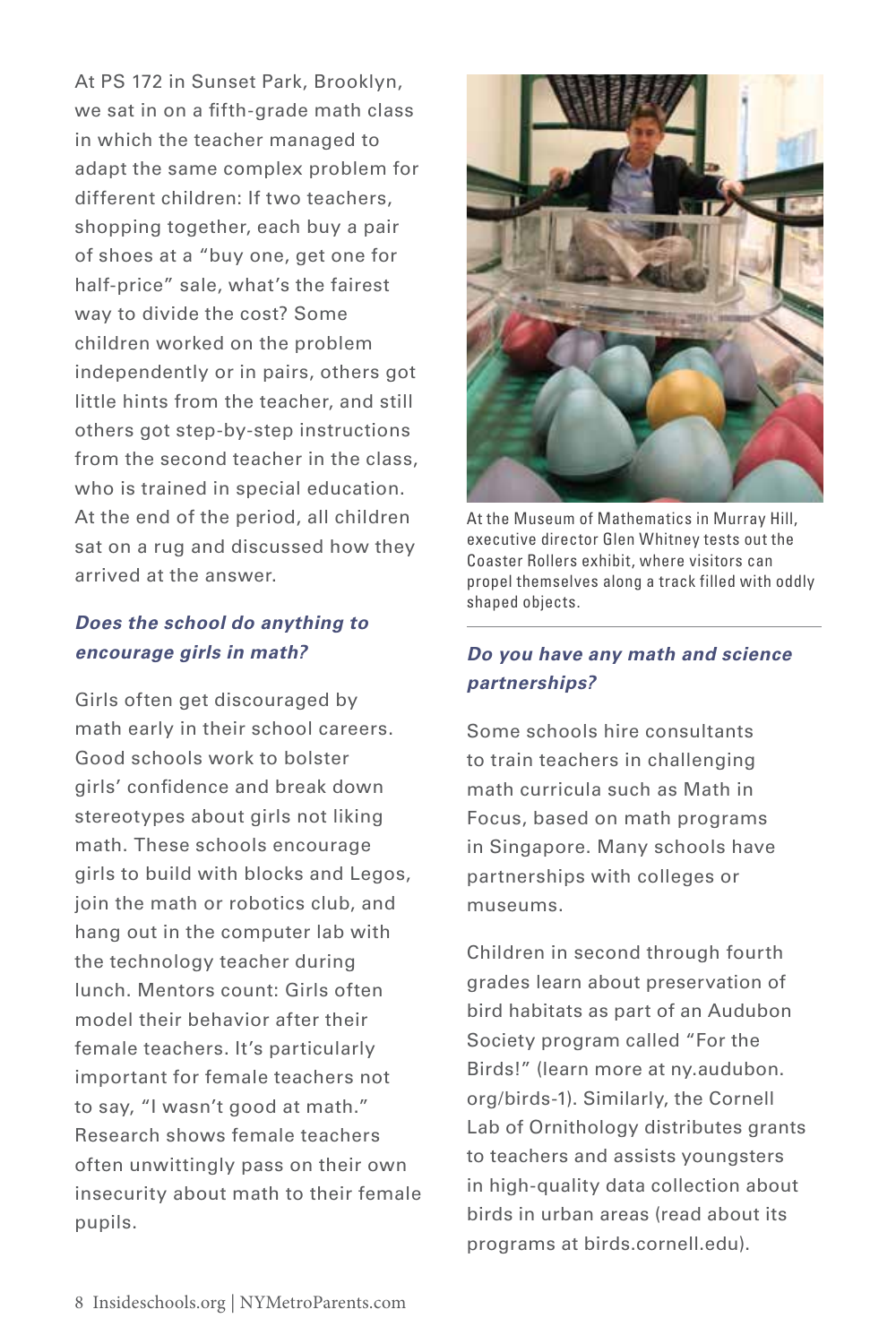In a project called Tomatosphere, children at PS 205 in Queens grow tomato seeds in conditions designed to simulate those on a trip to Mars. They contribute data to the Canadian Space Agency's project studying the feasibility of growing edible plants on long journeys in space.

The Center for Architecture Foundation helps children build models such as a long house, a tenement building, and a skyscraper to show New York City's history through 200 years of architecture.

# *Are there ways for students to get involved with math and science outside the regular school day?*

Schools that have a strong math and science focus often have robotics, math or chess clubs during lunch or after school. Children involved in some of these programs may even take part in national competitions.

#### **What does your child say?**

Another telling clue: Is your child talking about math and science? Does she bring her enthusiasm home?

One mother we spoke to said that her son was thrilled to tell her what he learned about migration when he tallied the number of pigeons in his neighborhood as part of a project at the Brooklyn New School. First-graders at Midtown West in Manhattan ask their parents to help them find simple machines at home—a flip-top lid (a.k.a., a

lever) and a doorstop (for scientific purposes, a wedge).

Does your child use words such as "carnivore," "porous," "sediment," "volcanic ash" or "metamorphosis"? Good science instruction builds a child's vocabulary.

It's a good sign if kids are thinking about math and not just doing it, according to Mark Saul, Ph.D., director of the Center for Mathematical Talent at New York University. Can your child use a measuring cup to double a recipe while cooking with you? Or figure out how long it will take for Grandma and Grandpa to arrive by looking at the clock and doing the math? How about determine approximate mileage for a family trip by looking at a map? Those are all good signs.

Don't worry too much if you find your children's homework confusing— many parents do. And don't force them to do math the way you did, Dr. Saul says. Instead, be curious about the way your kids are doing it. Ask them questions; don't dole out answers. Acknowledge them for trying hard and not giving up. Research shows persistence is what counts in the long run— not getting everything right the first time.

If your children are engaged and show curiosity themselves, things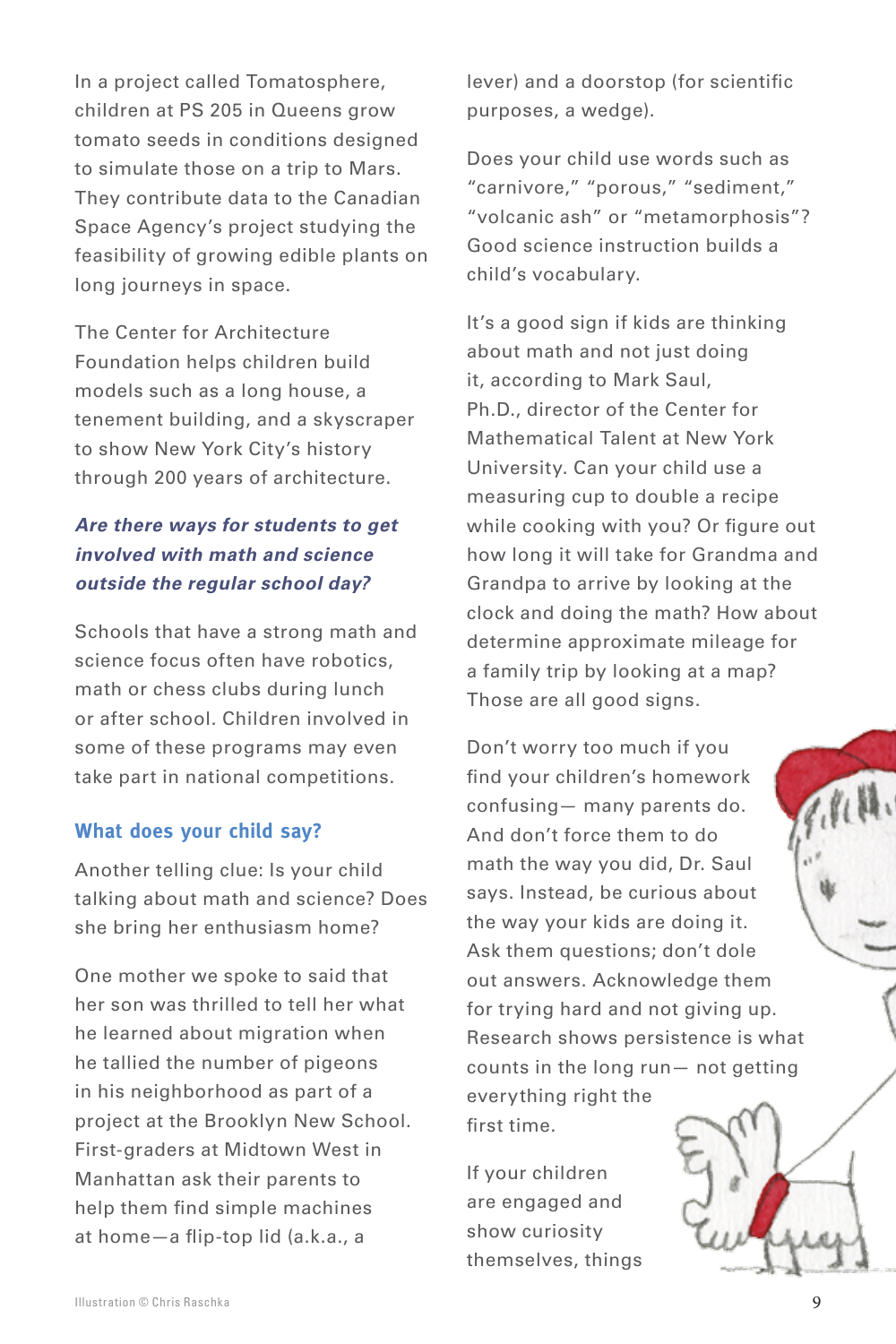

A girl at PS 185 The Early Childhood Discovery and Design Magnet in Central Harlem South looks at plans to help her build a Lego design. Girls often need to be encouraged to work through the tricky parts of a science challenge—and that support is tantamount in today's world; minority women comprise fewer than 1 in 10 employed scientists and engineers.

are probably okay. If they avoid homework or race through it—if they are bored, anxious, or confused there may be a problem.

 Some schools send home different homework packets depending on a child's ability. Teachers at PS 59 in Manhattan send home a customized plan for each child including reading levels and math strengths, with games kids and parents may play together to support math concepts

and skills they've studied in school. They send home pictures of math strategy charts used in class so parents can also reference them at home, and post ideas on a web page.

The specifics of what your child talks about will vary based on his classroom experiences, but rest assured, if he's engaged and truly learning math and science, he'll likely be enthusiastic about what he shares.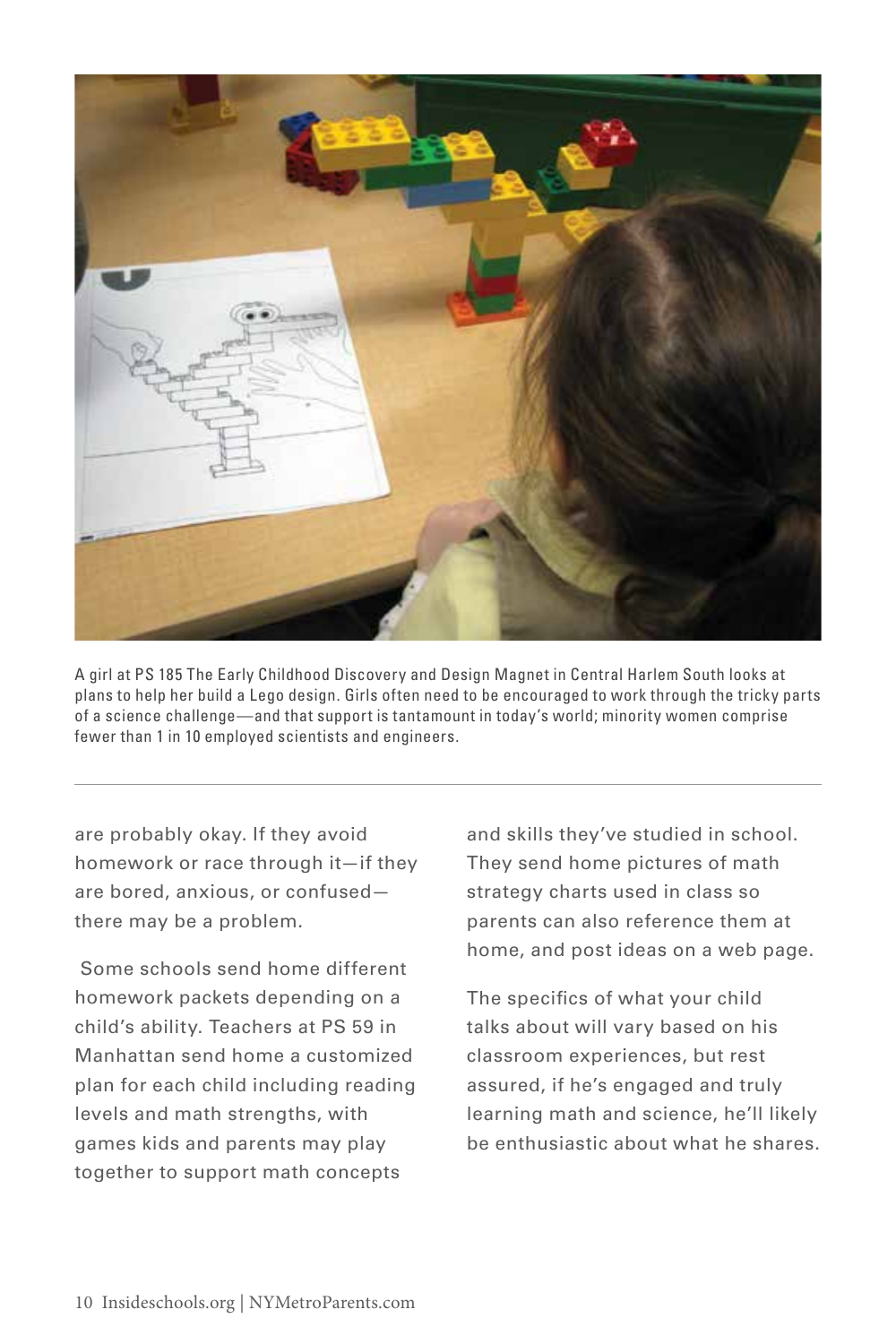**if a school falls short …**

**If your child's school falls short in math and science, there is much you can do to help. See Insideschools.org/free-programs for more ideas.**

### **Volunteer at the school**

- Start a chess or robotics club after school or during lunch. Shewonia Bowman, an engineer and the mother of two girls, started an early morning math club with interactive games at PS 199 in Manhattan.
- Help children plant a school vegetable garden to teach them about nutrition and the environment.
- Chaperone or extend other help on a relevant field trip; excursions to area museums are good ways to bolster science.

#### **Repeat after me**

- If your child's school is good at teaching the concepts of math but doesn't teach quick recall of facts, you may want to supplement at home with a computer program or flash cards.
- If your child doesn't respond to oldfashioned memorization drills, look for songs to memorize facts. For example, you can teach your child to "skip count" by the dreaded 7s by setting the numbers to the tune of "Happy Birthday": 7, 14, 21 / 28, 35 / 42, 49 / 56, 63...
- Visit **mathabc.com**, a free website loaded with drills, to help with memorization of multiplication tables.

#### **Get creative**

- Introduce games such as Yahtzee or Scrabble at home and let the kids keep score.
- Engage kids in studies when they're actively doing something else they love. One parent got her son a mini-trampoline, and he was much more open to practicing facts when paired with jumping up and down.
- Help your children conduct real research: Citizen Science enlists ordinary citizens to count pigeons in cooperation with Cornell University; scientists use the data in their published work. In Project Bud Burst kids find a bush and watch it during the season when the bush opens a bud; it's a sensitive measure for global climate.
- If the teaching leans too much in the direction of "drill and kill," give your kids the opportunity to try tangrams, mazes, 2-D puzzles, shapes, origami and visual puzzles.
- Take a free workshop offered by NYU's Courant Institute, where you can pick up ideas such as making shapes out of toothpicks and gumdrops to talk about vertices, faces and edges. Courant will suggest you Google "DAT = Dental Admissions Test" to find puzzles that help kids 'see' math concepts.